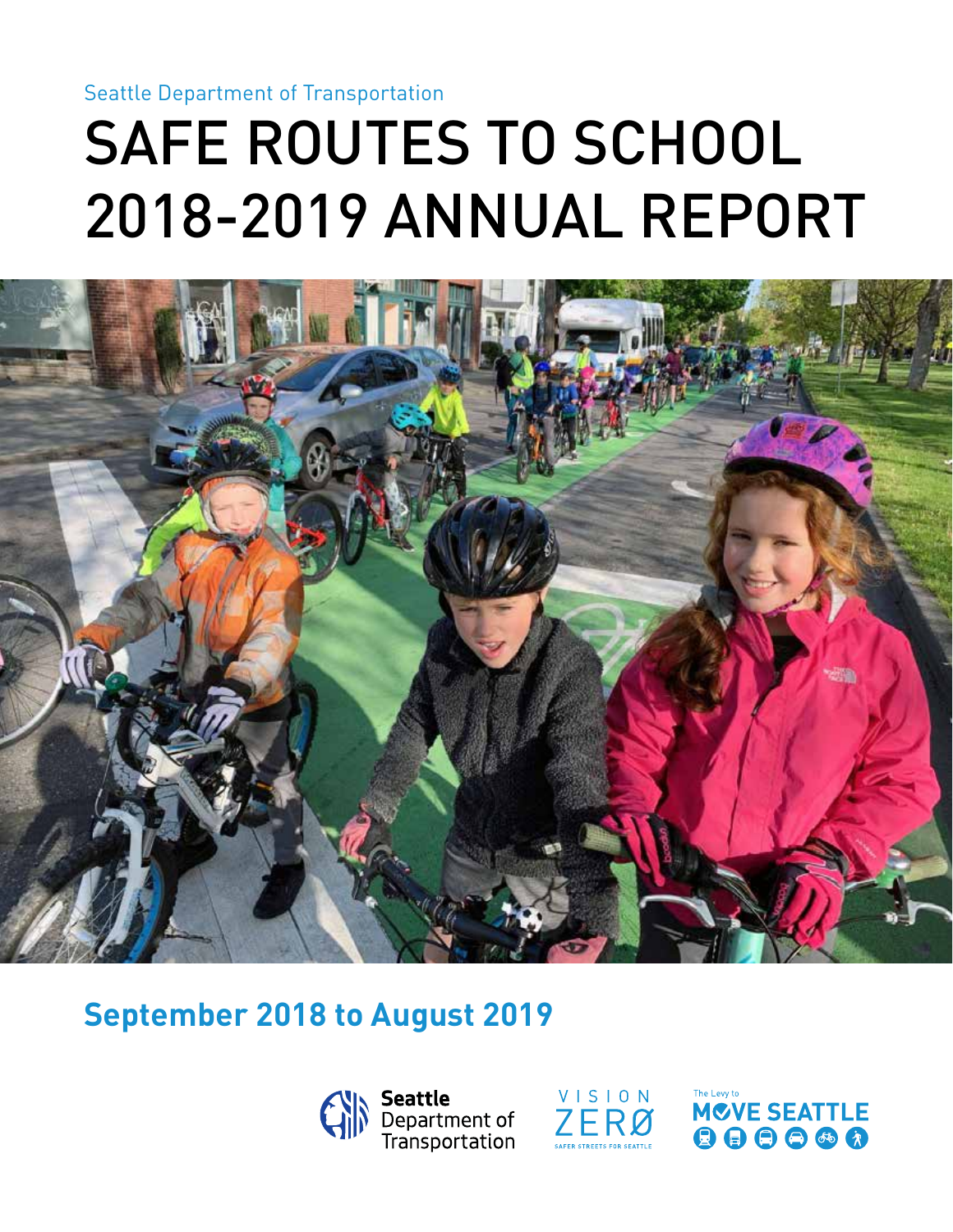### INTRODUCTION

Safe Routes to School (SRTS) is a national movement to make it easier and safer for students to walk and bike to school. The Seattle Department of Transportation (SDOT) use a combination of strategies to improve safety and get more students walking and bicycling to school. The 6 strategies below are based on the national SRTS movement and have been adapted to best fit Seattle's needs. The 6 E's are best used in concert.

| <b>Education</b>   | Ensure that everyone learns<br>how to travel safely     |
|--------------------|---------------------------------------------------------|
| Engineering        | Design streets for safety and<br>predictability         |
| <b>Enforcement</b> | Apply traffic safety laws and<br>target risky behaviors |
| Encouragement      | Promote walking and biking<br>in the school community   |
| Evaluation         | Track progress toward our<br>shared goals               |
| Empowerment        | Provide resources to school<br>champions                |

In 2015, we launched our first ever Safe Routes to School 5 Year Action Plan for Seattle. This is our fourth annual report tracking our progress. We've broken down the report into each of the 6 E's with relevant case studies for each section.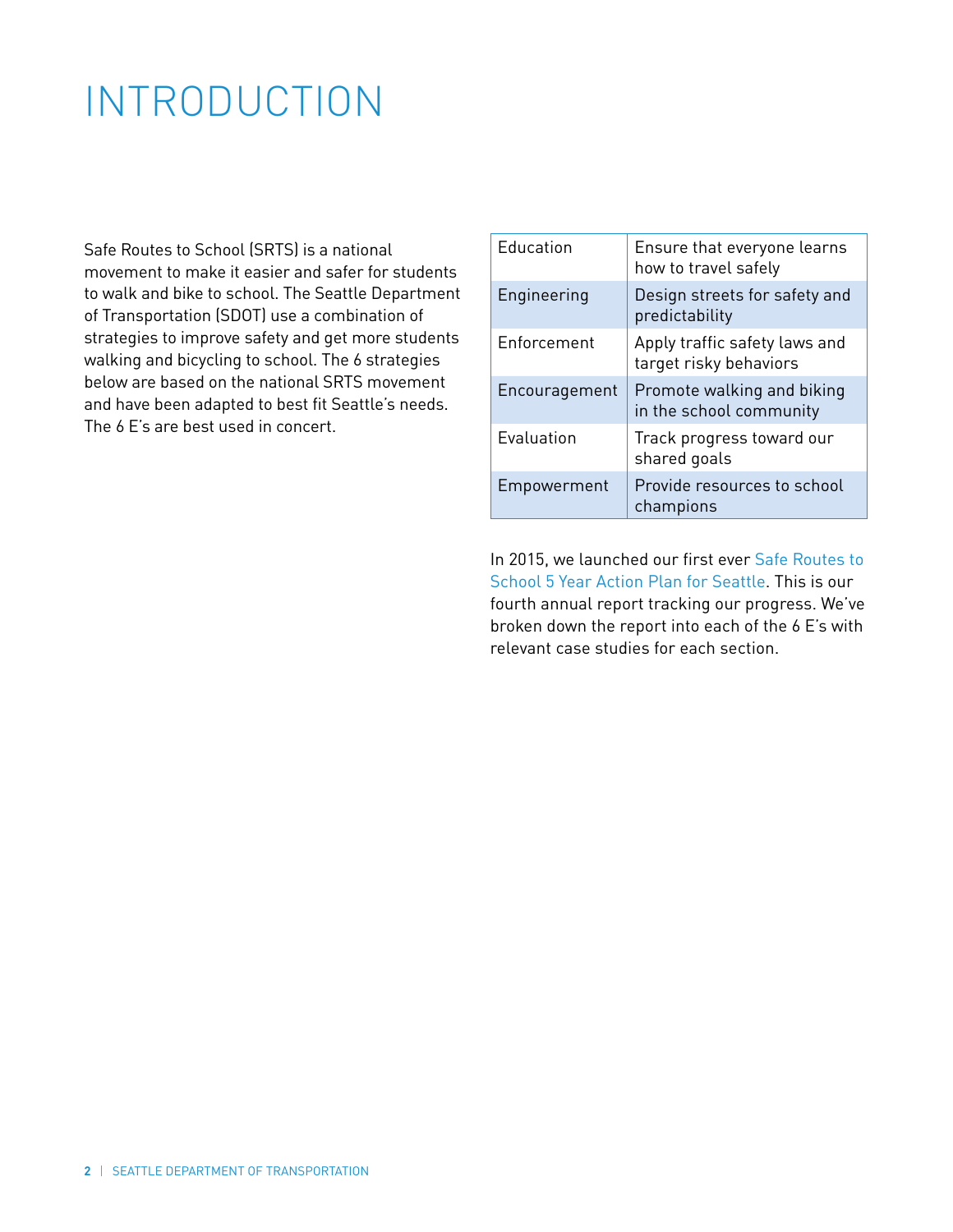## EDUCATION

#### **Walking and Biking Safety Education**

The Let's Go walking and biking safety education program that serves all 3rd, 4th, and 5th grade public school students completed its third full year in the 2018-19 school year. This 3-week program is administered in PE classes and provides a solid foundation of skills required for students to safely walk and roll through the built environment. We are continuing to fund the adaptive elementary program for students with disabilities, so that kids of all ability levels can participate.

This year we worked with Seattle Public Schools and Cascade Bicycle Club to expand the program to middle school by launching the curriculum development process. We formed both a strategy committee and curriculum committee to develop common objectives and lesson content. We developed a schedule for piloting the curriculum in a set of middle schools for the upcoming school year. Once rolled out, the program will provide 6 consecutive years of walking and biking safety education so that key messages are reinforced yearly, and kids develop the skills needed to keep themselves safe while walking and biking to school.



*Student using an adaptive bicycle*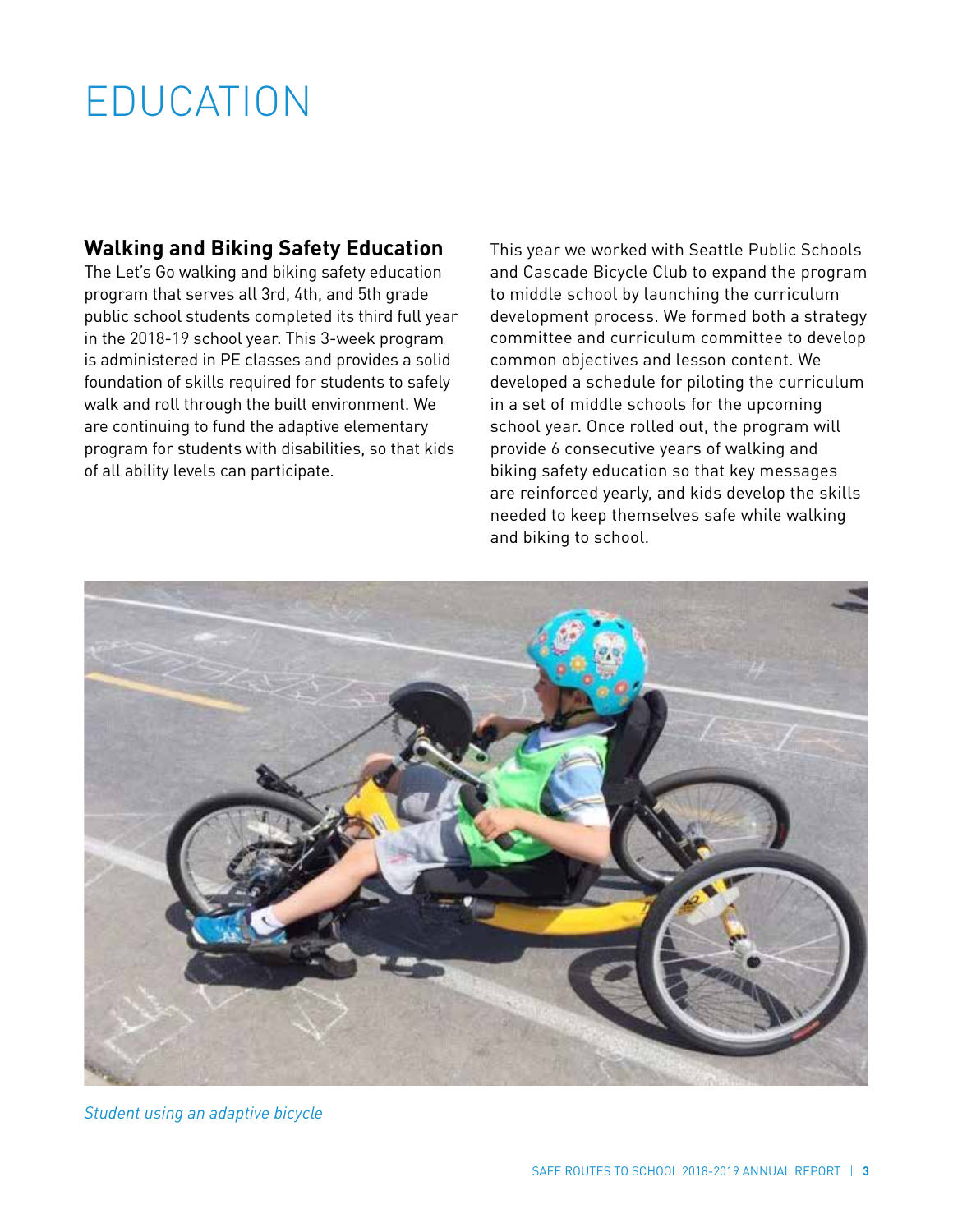# ENCOURAGEMENT



*Handing out resources and healthy snacks at a Banana Break at Lowell Elementary School*

#### **Banana Brakes**

During the 2018-19 school year, we held three Banana Brake events at schools where we celebrated kids who walked and biked to school with healthy snacks and small prizes like wrist bands and stickers. We also chatted with their parents about how to find the best route to school and any upcoming or recently completed projects in the neighborhood.

- Broadview Thomson K-8 School
- John Rogers Elementary School
- Lowell Elementary School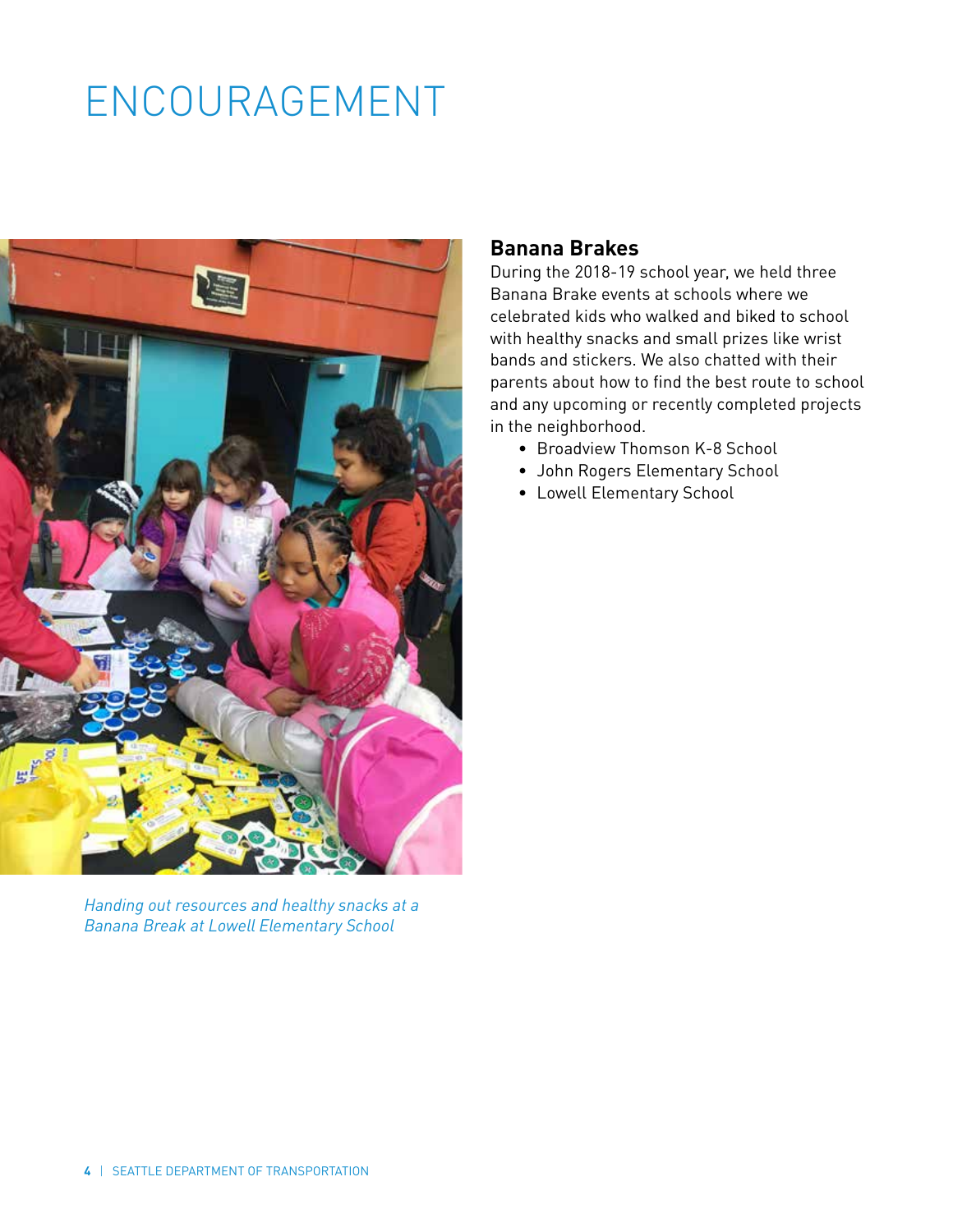#### **Learning Landscapes**

We continued our partnership with the Seattle Department of Education and Early Learning (DEEL) on a Learning Landscapes pilot project at Northgate Elementary School. Learning Landscapes is a concept developed by Kathy Hirsh-Pasek at Temple University to address educational inequities in urban areas. By installing Learning Landscapes designs onto a sidewalk, we aim to:

- Encourage safe walking to school for kids and families
- Encourage adult-child and child-child interaction
- Provide opportunities for cognitive and basic skills development

We developed a set of designs based on information from Northgate Elementary School teachers about learning areas to highlight and Temple University researchers' guidance and feedback. In the winter we shared the designs with Northgate Elementary teachers and incorporated their feedback. In the spring we participated in the school's Multicultural Night and shared the designs, printed out to scale. We observed how students and parents interacted with the designs and conducted a student exit survey to find out which designs they liked the most, which they liked the least, and which they thought were the most difficult. We incorporated the feedback we received at this event and finalized the designs.

We will install the designs next year so that we have time to conduct before and after evaluations on their effectiveness.

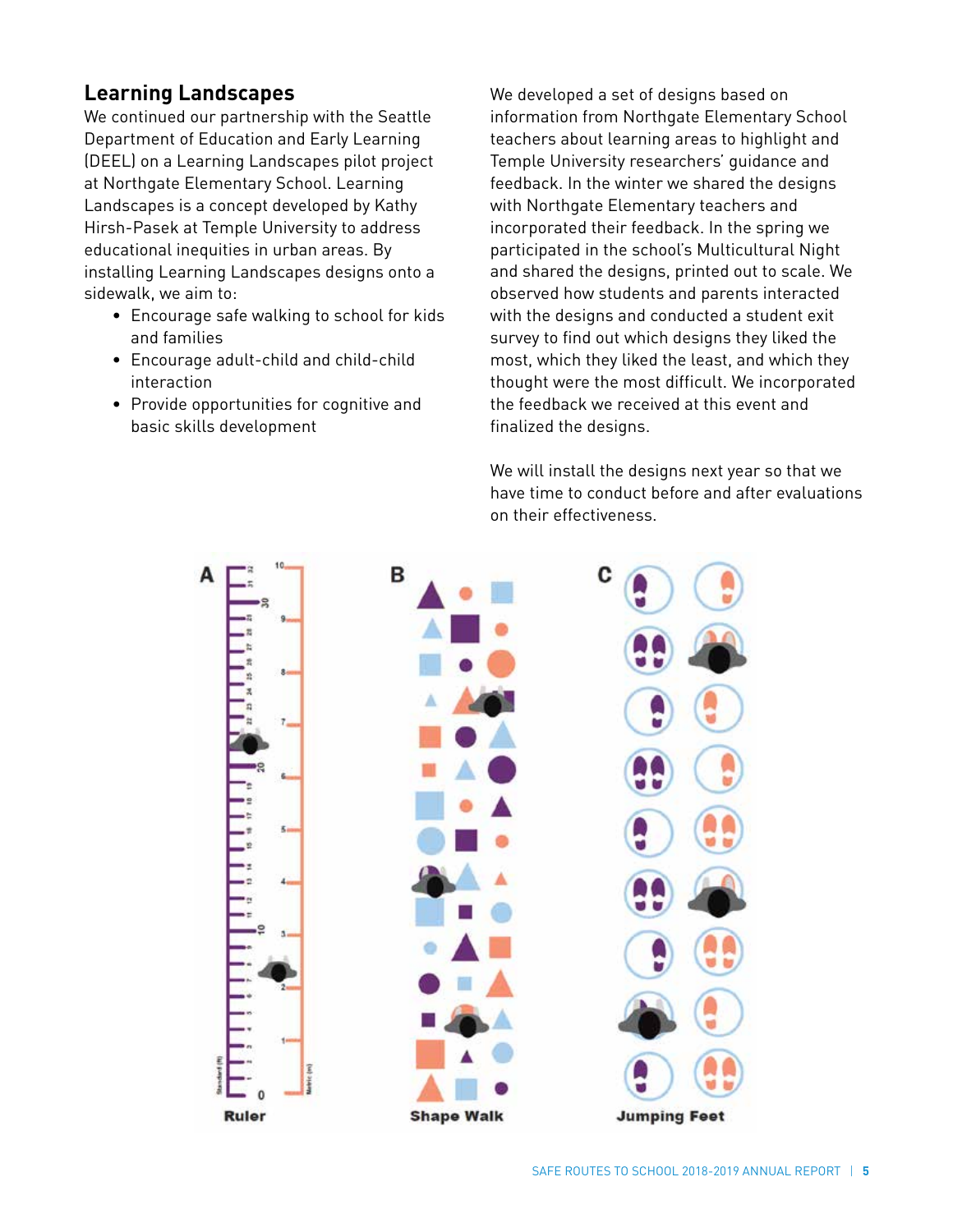

#### **High School Video Project**

We partnered with Reel Grrls – a non-profit organization that teaches youth to engage critically and creatively with digital media to create positive social change. Reel Grrls invited Seattle youth to participate in a video challenge to educate people about the City's Safe Routes to School Program and Vision Zero. The yearlong process resulted in two student developed videos with a fresh and unique perspective on Safe Routes to School and Vision Zero that can be found here. The goal is to uplift youth voices and improve our messaging around safety. What better way to do that than to use content created by the youth themselves?

After Reel Grrls provided guidance, time, and space for students to finalize their videos – we organized a video showcase event. Students invited their friends and family to view the hard work they put into filming, editing, production. They showed their final video at the NW Film Forum. The two videos focus on safety messages and encourage travel by foot, bike, and transit. During the first week of school in September, KOMO News covered the project and interviewed Reynaldo Rosario, a local Seattle High School sophomore student.

#### **Free Online Incentives**

In 2015 we launched our free incentives program, where schools can place orders online and receive their choice of free incentives that include stickers, hand stamps, temporary tattoos, and wrist bands. Participation in the program has grown over the past few years and during this past school year we received ten orders for free incentives, representing about 10% of public schools in Seattle.

#### **Back to School Events**

Each year we participate in community- and school-hosted Back to School events. For example, we took part in the Back to School Night at John Rogers Elementary School, where we recently constructed several blocks of new sidewalks on NE 110th Street. We provided families with information about the new sidewalks, walking routes to school, and free incentives to walk and bike to school.

We were a community sponsor for the third year in a row of the Rainier Beach Back2School Bash, an annual event that gets neighborhood kids ready for school with backpacks, school supplies, and information about neighborhood and educational resources.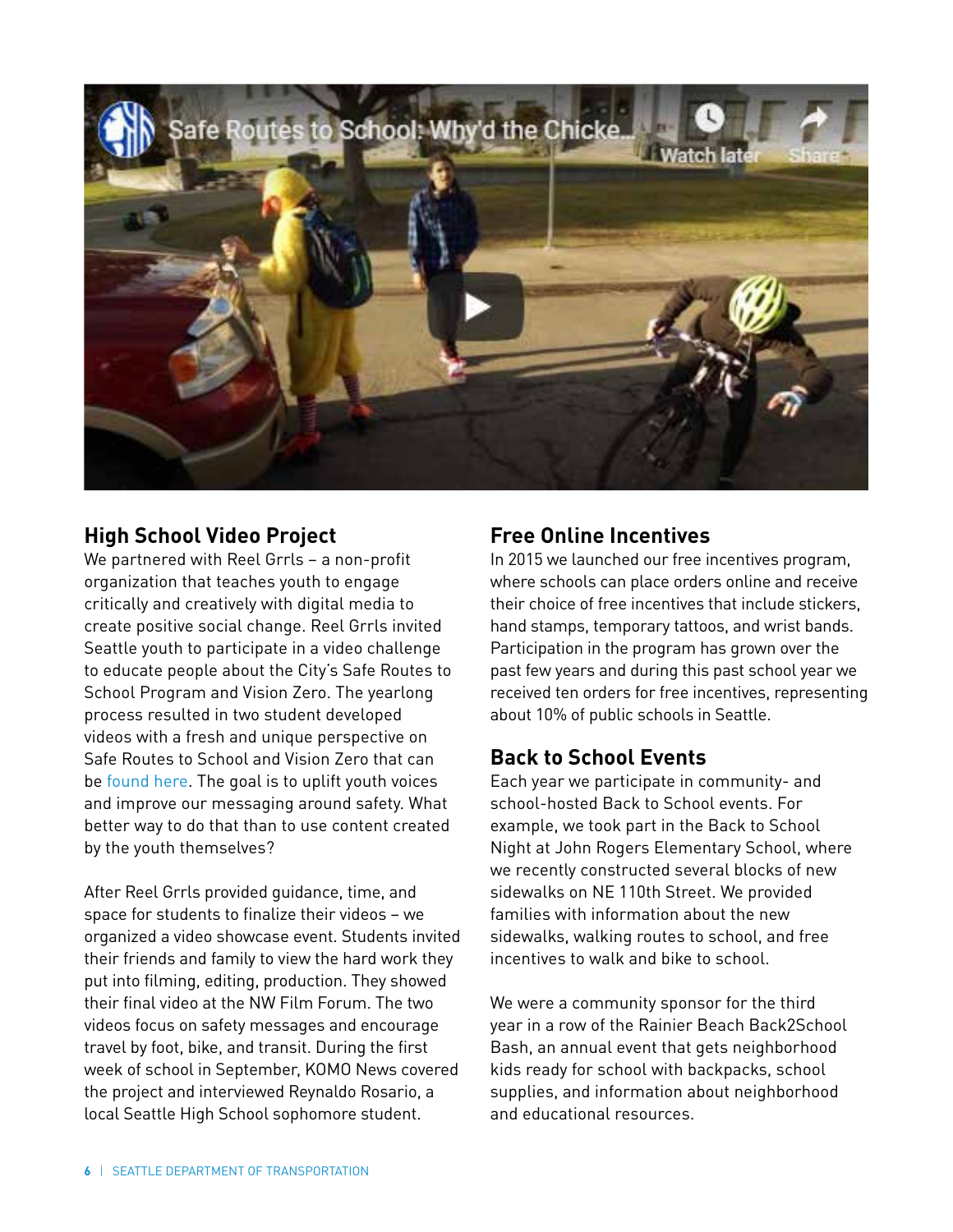### ENGINEERING

#### **Engineering Improvements around Schools**

Between September 2018 and August 2019, we completed 25 engineering projects at highpriority schools. Numbers reference the map of all the school engineering projects.

**1** Beacon Hill International Elementary School Relocated flashing beacon on 14th Ave S for better compliance

**Broadview-Thomson K-8 2** Speed cushions on NW 132nd St

- **Cedar Park Elementary School 3** Cost effective walkway on NE 125th St and crosswalk beacons at 37th Ave NE and 38th Ave NE
- **Concord International Elementary School 4 5** Flashing beacons on S Cloverdale St for 7th Ave S and 8th Ave S crossings
- **Denny Middle School and Chief Sealth 6 A** High School

Crossing improvements at 26th Ave SW and SW Kenyon St and 26th Ave SW and SW Trenton St

- **Graham Hill Elementary School 8** Crosswalk beacon at S Graham St and Wilson Ave S
- **2** Ingraham International High School
- Flashing beacons on Meridian Ave N for **10**
- N 133rd St and N 135th St crossings, crossing **11** improvement at Ashworth Ave N and N 131st St

#### **Mercer Middle School 12**

Traffic signal at 15th Ave S and S Dakota St

**Northgate Elementary School 13**

Crossing improvement at Meridian Ave N and N 122nd St

**Rainier Beach High School, South Lake High 14**

**School, South-Shore K-8 15**

- Flashing beacons on S Henderson St, **16** Rainier Ave S, and Seward Park Ave S
- **Rainier View Elementary School** Speed humps on streets around the school
- **Roxhill Elementary School, Denny Middle 18 School, Chief Sealth High School** Pedestrian safety islands and marked crosswalks at 30th Ave SW and SW Trenton St
- **Roxhill Elementary School**
- Flashing beacons on SW Holden St, **20** crossing improvement at 34th Ave SW and SW Kenyon St
- **21** Seattle World School

Curb ramps on E Union St at 17th Ave, 18th Ave, and 20th Ave

#### 22 St Edward's School

26th Ave S

Flashing beacons on S Orcas St

**Thurgood Marshall Elementary School 23** Crossing improvement at S Irving St and

#### **West Seattle Elementary 24**

Crossing improvement at Sylvan Way SW and SW Holly St

#### **Wing Luke Elementary School 25**

Curb ramp for ADA access on Beacon Ave S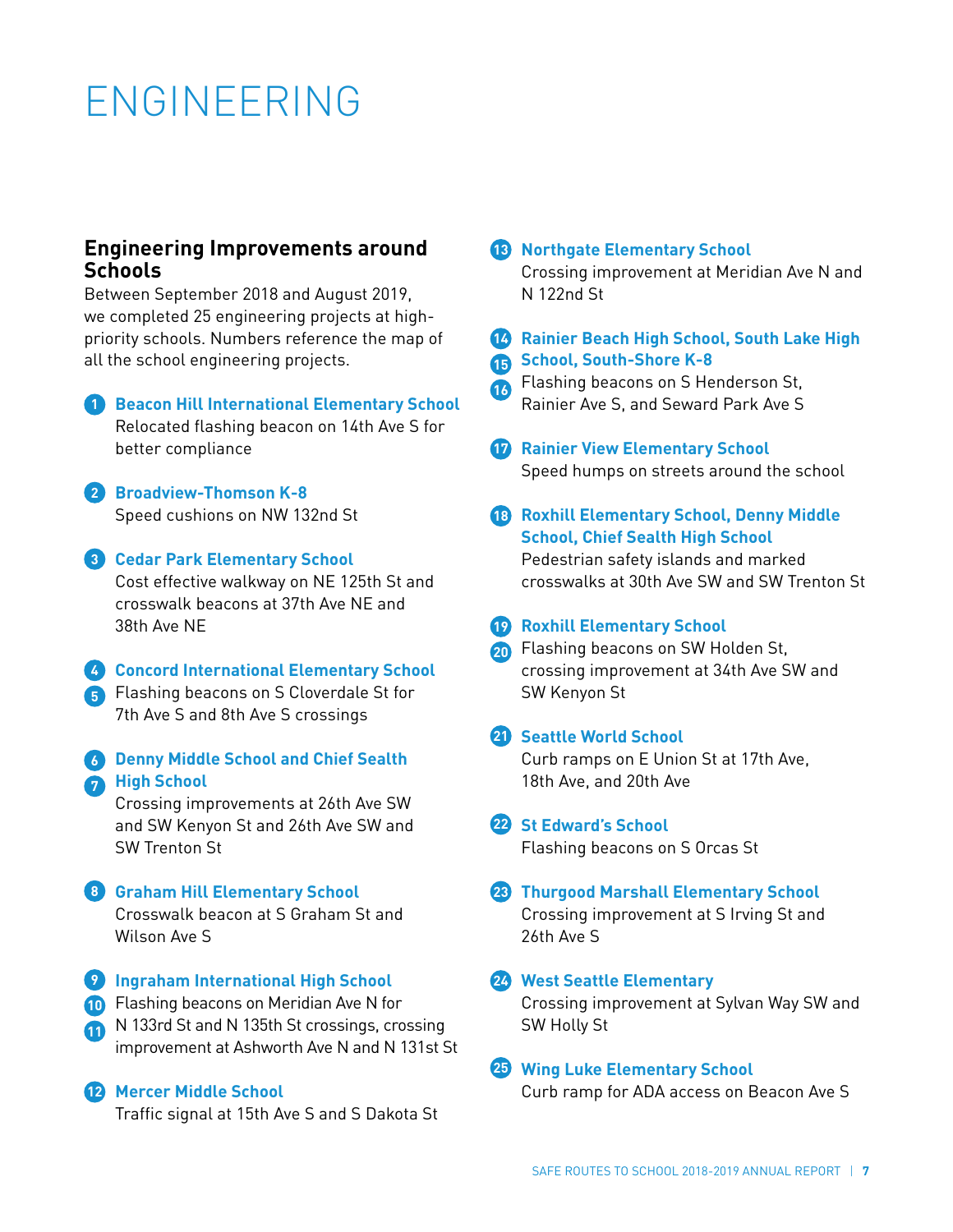

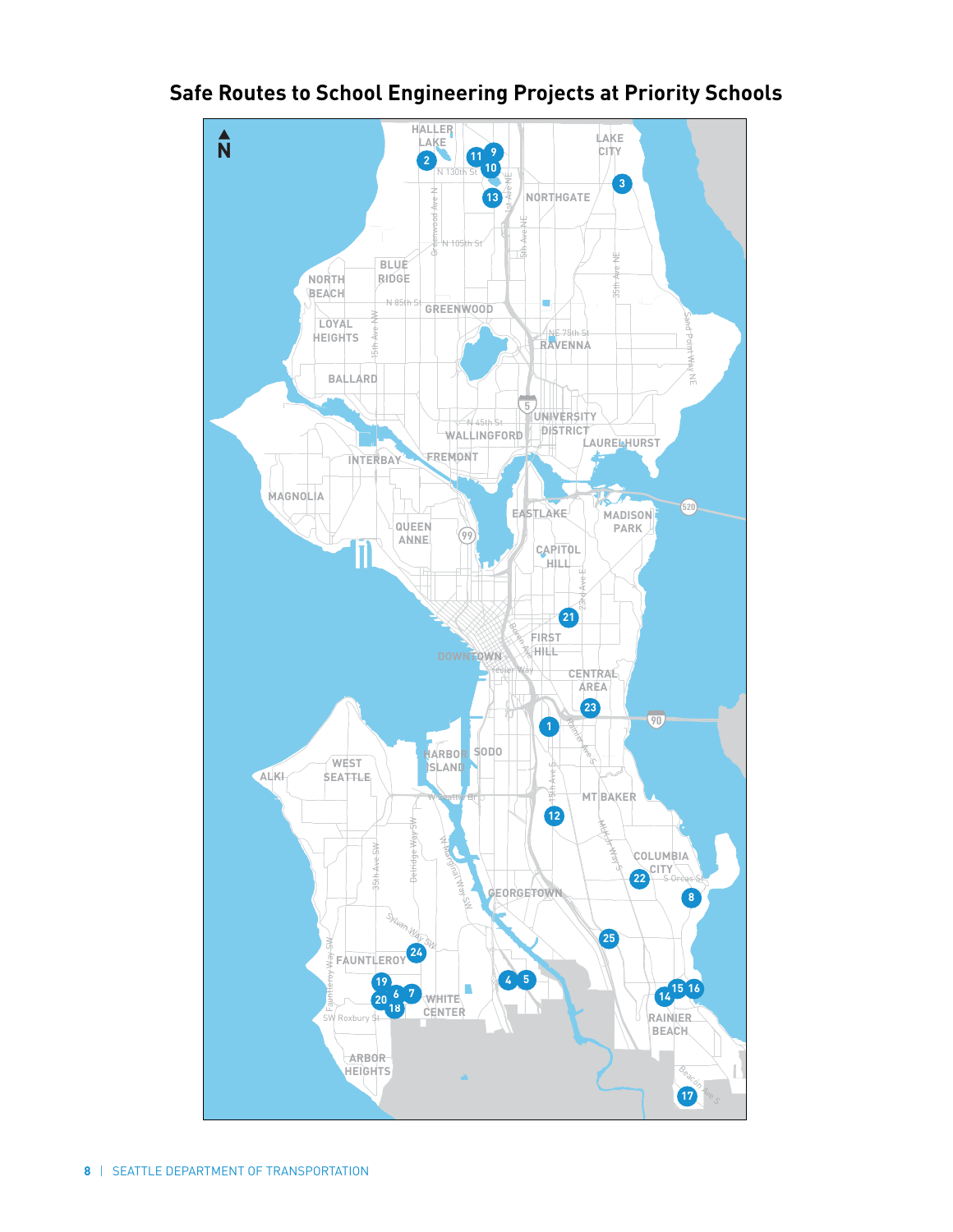



*Chief Sealth High School Cedar Park Elementary School*



*Rainier View Elementary School Cedar Park Elementary School*







*Concord Elementary School Graham Hill Elementary School*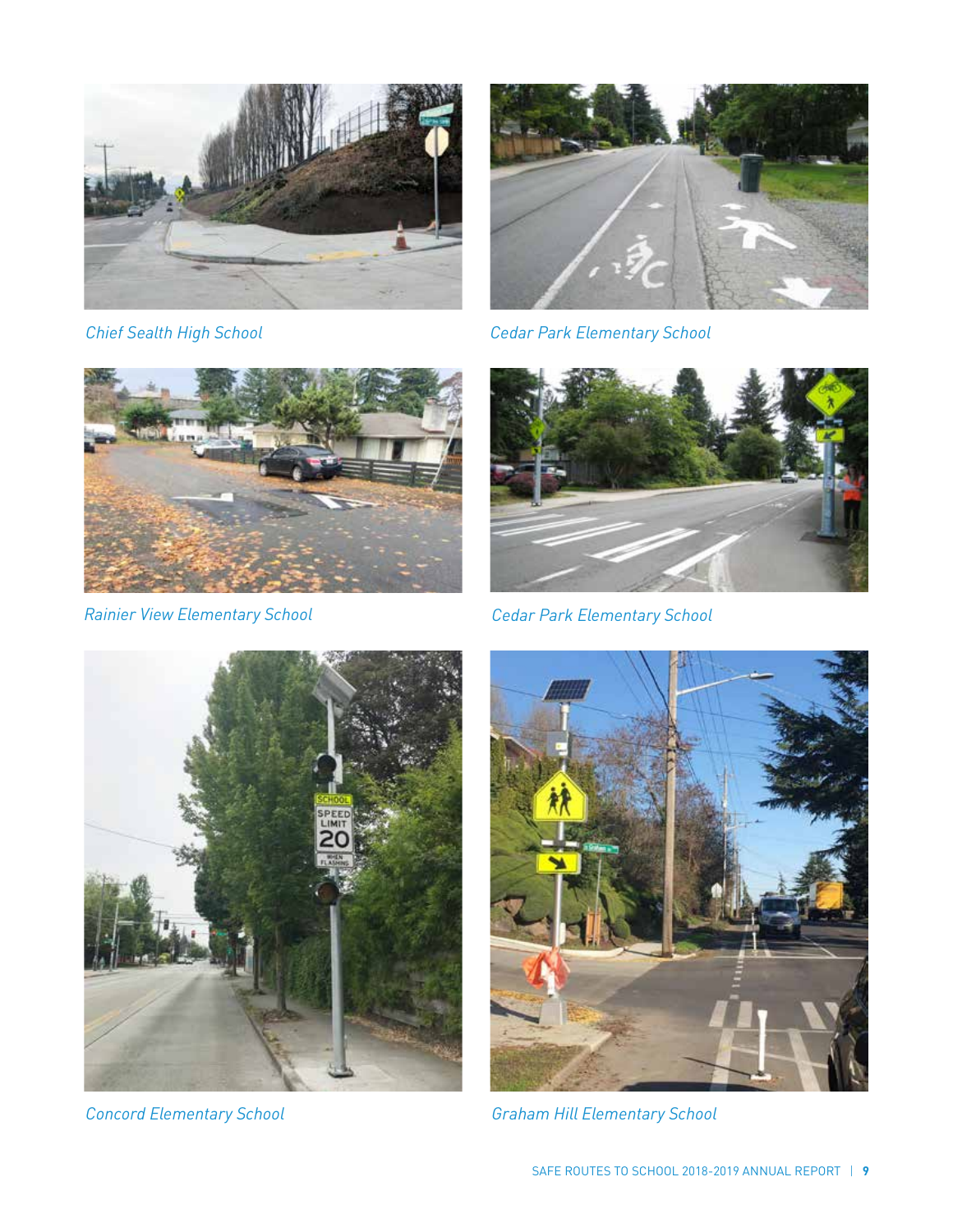### SPOTLIGHT:

### **Rainier Beach Campus School Zone Flashing Beacons**

Rainier Ave S is Seattle's highest crash corridor and a focus of our Vision Zero program, which aims to end serious injury and fatal traffic collisions on our streets by 2030. This year the Rainier Ave S Vision Zero project restriped Rainier Ave S where possible in the Rainier Beach school zone, to add bus lanes and address high speeds and collisions.

We partnered with the Vision Zero program to make additional improvements to slow speeds and increase safety for kids walking and biking to school. In August, we installed six new 20mph flashing beacons for the Rainier Beach Campus schools, including Rainier Beach High School, South Lake High School, South-Shore K-8, and Dunlap Elementary School. The 20mph school zones are on Rainier Ave S, S Henderson St, and Seward Park Ave S.

When we analyzed the effectiveness of flashing beacons on streets with one lane in each direction, we found that, when flashing, they reduce speeds by 15% on average, typically down to 26mph.



*20mph flashing beacon on S Henderson St*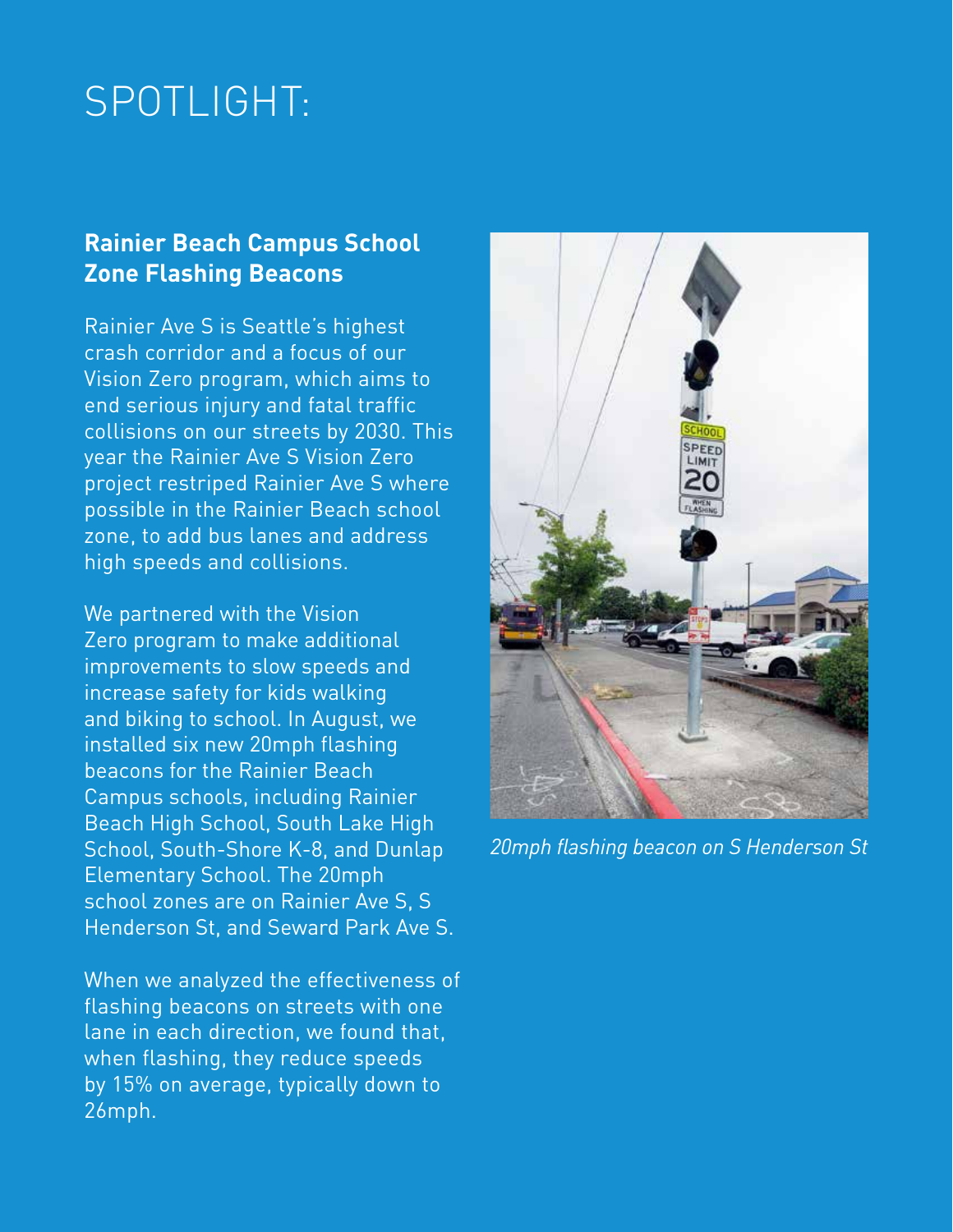# ENFORCEMENT

#### **School Safety Emphasis Patrols**

Each August we provide the Seattle Police Department with the 20mph flashing beacon schedules for the upcoming school year. We also include speed data for each of these school zones, so that traffic enforcement officers can be sure they are enforcing the speed limit in school zones with the worst speeding.

We continued our driver safety campaign into the 2018-19 school year to include the back to school season in September as well as International Walk to School Day in October. The campaign included direct mail in multiple languages, ads on Metro buses, gas station ads, digital advertising including ethnic media, social media ads in multiple languages, banners and A-frames at schools, and traffic safety yard signs.

Overall, the driver safety campaign made about 4 million impressions. We sent postcards about where and when to drive 20mph in multiple languages to 15,000 households within ½ mile of Wing Luke Elementary, Mercer Middle School, Washington Middle School, and Jane Addams Middle School. The social media ads on Facebook and Instagram ran for one month when school started in English, Spanish, Amharic, Vietnamese, and Chinese.



### **School Safety Camera Program**

We collected speed data for the fourth year in a row in school zones on arterial streets near both public and private schools. Based on the speeds we found in each school zone, we made recommendations for additional safety improvements like 20 MPH flashing beacons, traffic calming, and potentially new safety cameras when other traffic calming options have not been effective.

To reduce speeds and improve safety, we worked with the Seattle Police Department to identify 13 school zones to evaluate for new speed cameras, based on speed data. These locations are under review and any new cameras would be installed for the 2020-21 school year. The review involves evaluating the speed and volume of vehicles, geographic balance, equity, and context of street environment.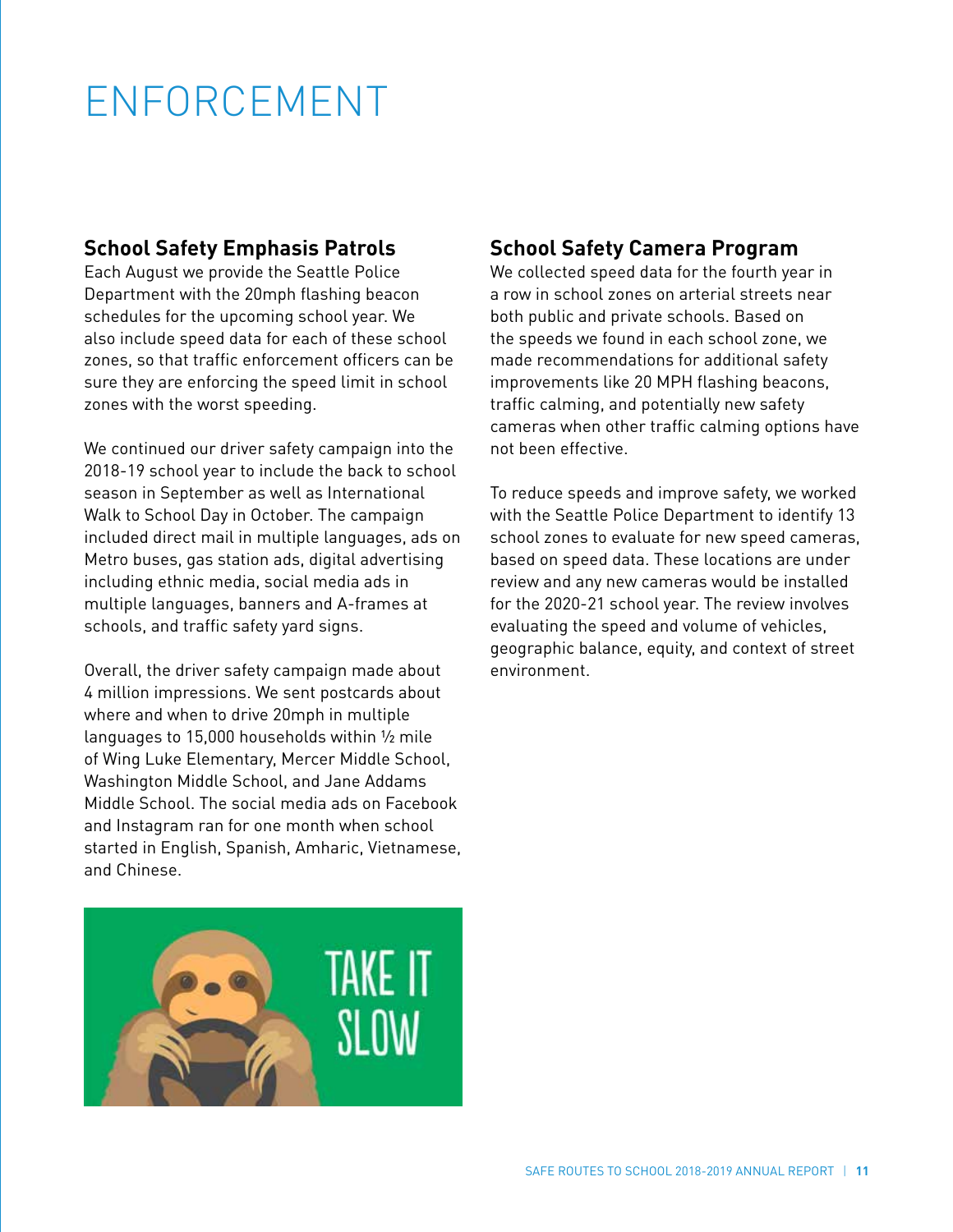### EVALUATION

We completed the racial equity analysis that we began in 2017. After listening to community members about the barriers to walking and biking school, Phase II provided a natural opportunity to share the findings from Phase I (surveys and focused outreach) with community leaders to ensure City staff correctly heard and understood their respective communities. The second major focus of Phase II conversations was listening to community leaders' ideas for potential solutions to the barriers that their communities face. Community leaders, unsurprisingly, had several recommendations that were specific and actionable.

We developed a list of strategies we can use to address the racial inequities in walking and biking rates to school. These strategies will be included in our new Safe Routes to School Action Plan that will be launched next year.

To learn more about the findings of our racial equity analysis and the strategies we developed, see the final report here: www.seattle.gov/Documents/Departments/SDOT/

SafetyFirst/SRTS\_RacialEquity\_Report.pdf